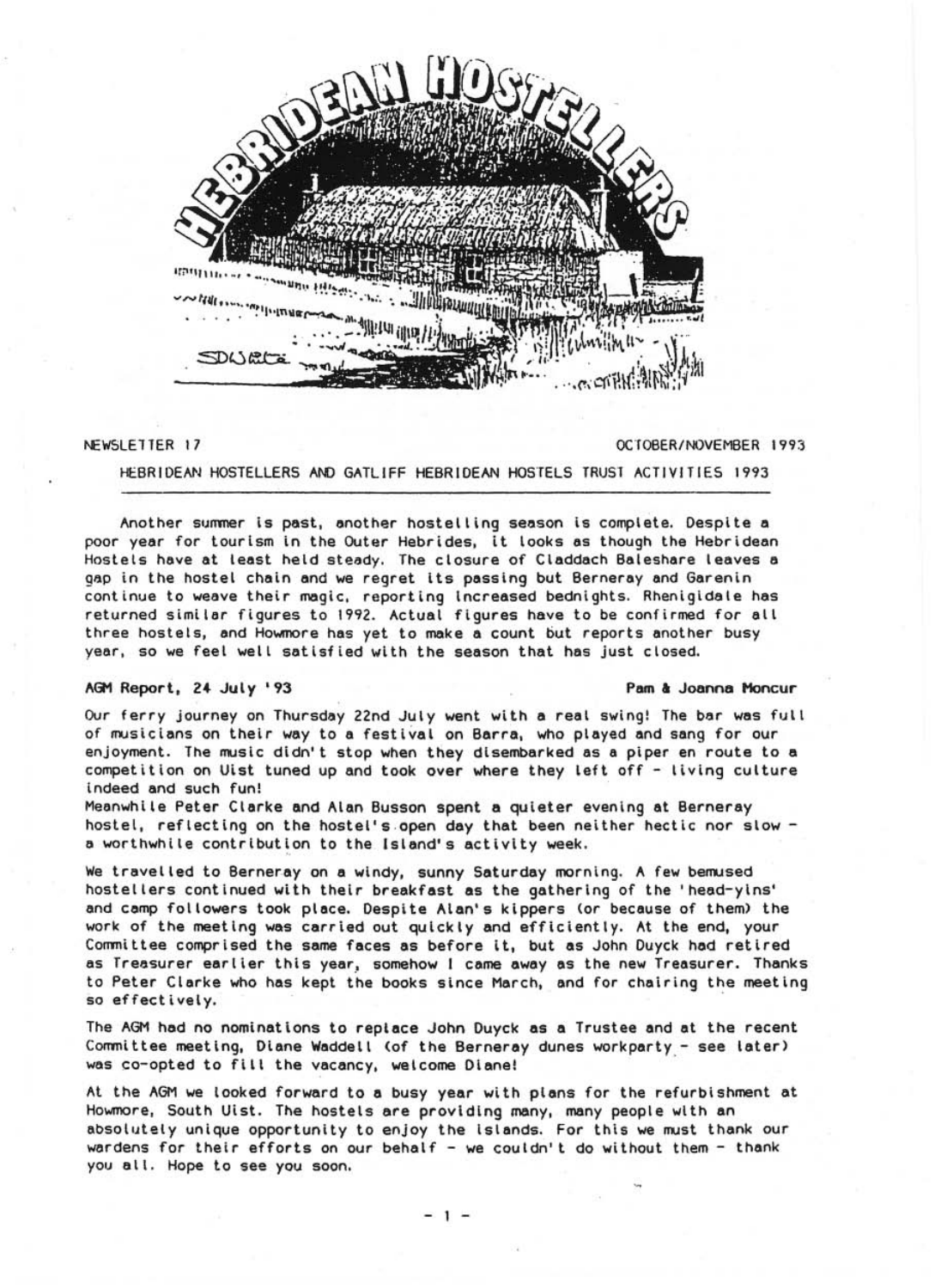### Berneray Sand Dunes Workparty, May '93 Gerry Quinn

The crossing to Lochboisdale was extremely pleasant which made me wonder if we were really heading for that famously inhospitable climate of the remote Western Isles. We arrived quite late in the port, but managed to meet up with the green (demon from hell) shuttle bus which seemed to resemble an old grocery van I once knew. It was definately a reversal of the famous story of 'the country yokel goes to a city' since we seemed to stand out like sore thumbs with our fluorescent coloured rucsacs and multi-colour assortment of hlking clothes. The shuttle proceeded at seemingly break-neck speed down the narrow single track road to Howmore hostel which was our first taste of Hebridean accomodation.

Discovering that we had no food we debated on how to best utilise our scant resources between ten hungry conservationists. Fortunately the hostel log came to the rescue revealing that there was a small shop nearby which the owners might open late for those practised in the art of the silver tongue. Success and hospitality were on our side and we managed to secure the necessary provisions, making a good omen for the rest of the journey.

The arrival at Berneray hostel was nervously anticipated since we knew we would be spending almost a full week in its confines. The premonitions seemed to be groundless since upon seeing the hostel for the first time we knew that it was definately a Jewel in the crown of GHHT. Personally I thought that the character of the building was just so awesome, with the traditional metre thick stone walls and the low lying thatched roof welghed down from storm force winds by large chunks of the local Lewisian gneiss lashed around the border of the thatch.

Sunday was an excellent sunny day just ripe for the circumnavigation of the island. We dlscovered why they call it the Bahamas of the north In the hostel journal. The beach on the atlantic side of the island just seemed to stretch perfectly into the distance like some scene from 'Mutiny on the Bounty'. We had a lot of fun just combing the beach seeing old fishing ropes & crates waShed up by Atlantic gales, driftwood in strangely smooth shapes like some modern art sculpture and of course the Obligatory buoys which were too cumbersome to carry away as souvenirs. One of the party found a lifebelt from HMS Valiant which had been perched 4 metres up a sand dune by some ferocious waves. We had great fun diving around the beach playing frisbee and throwing it into the sea to see who would be brave enough to scramble into the rather bracing waves after it.

Monday was the real start of stabilising the sand dunes. This began in earnest with the leader, Diane Waddell, demonstrating to the team (of vegetables?) how to use a spade. There was quite a blt of wlnd that day-so we were all geared up for the elements with double jumper rations and tammies - fortunately it didn't rain, but at the end of the week a few of us did come back with blotchy wind burnt ears. The work quickly assumed an organised momentum of adjusting the existing sand dunes and then transplanting Marram grass from,further along the beach so it was quite easy except for the fatiqueing factor of constant digging.

The expedition was firmly split between three omnivores and eight vegitarians so you can guess what we had for dinner. As a result of our meat cravings we were forced Into a self sufficient mode, so we grabbed a piece of old hand Line that was in the hostel and a hook and headed out for a spot of fishlng. Anyway upon casting the line and weights out, it just seemed to snap out of my hands into the sea. We thought it was lost until one of the guys stripped off and dived into the icy water to retrieve it. He needn't have bothered since we didn't even catch a sausage but it was the fun of the participation that counts (as anglers will tell you). We did manage to catch a scallop snapping around under some seaweed at low tide which we stored in a bucket for a later gourmet feed.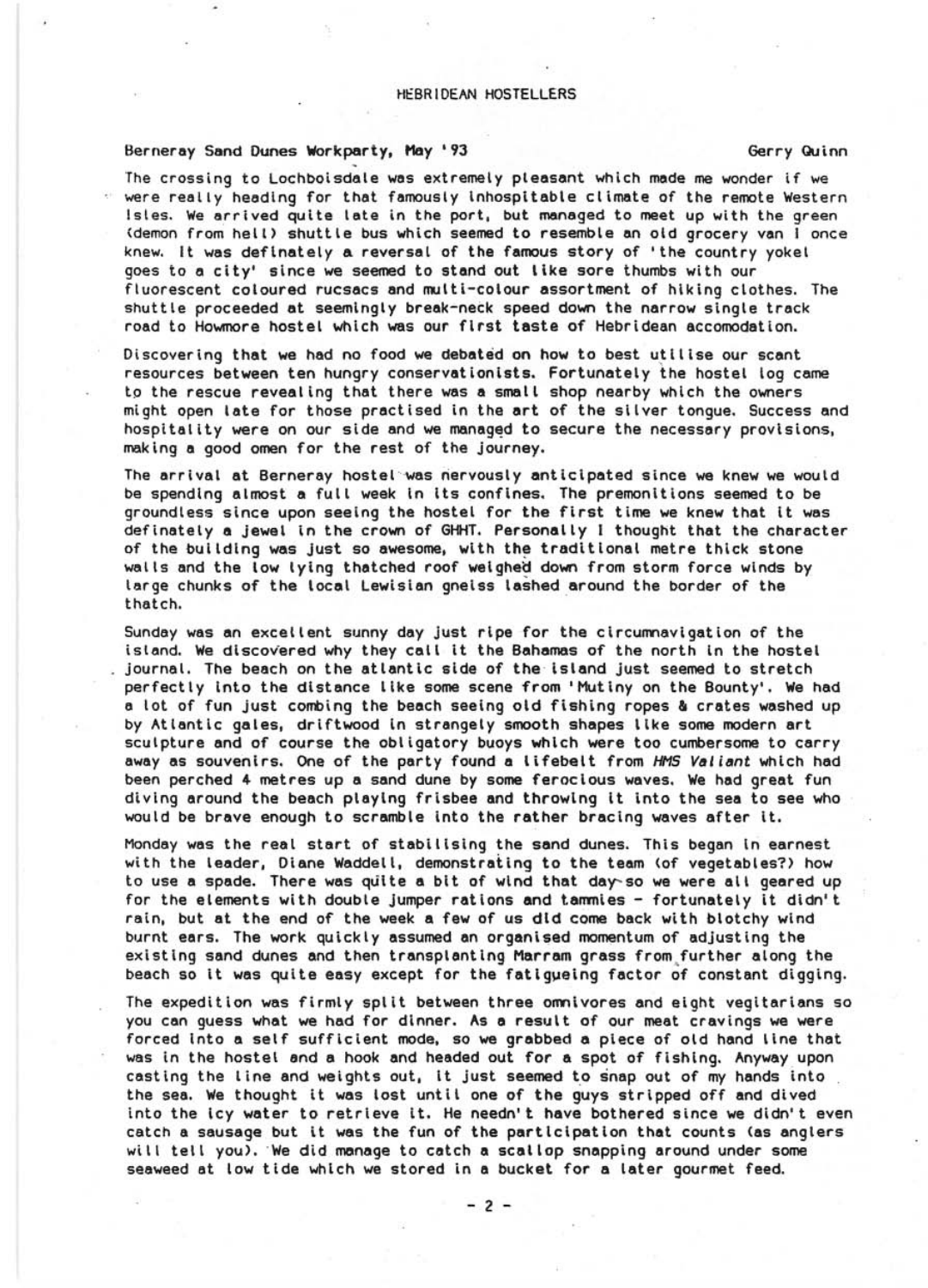The one thing we did manage to get our chompers on wos the fobled Annie and Jessie shortbread - of particular note in the log. We had been reading so much about it that our jaws dropped slack when they asked us if we wanted a biscuit (code for shortbread) ond yes it was the best thing I've tasted in years, it just seerred to be the extremely light variety that melted in the mouth.

In nearly every page of the journal somebody mentioned sea-otters so we scoured the beaches looking for evidence but it was in vain. We did see a lot of other wildlife like jellyfish, crabs and some seals hovering out at the low tide mark in a characteristic nosing style. We also saw a variety of March Orchid (near the fresh water lochs on the island) that is meant only to be found in the Hebrides but as yet it is an unsubstantiated report.



By the time Friday had come we had completed the sand dunes and also painted a portion of the hostel. Over-oil the make up of the island reminded me of the untouched communities in the north-west of Ireland facing the same hardships of climate and yet having the same resilience of character to overcome it. I wouldn't have missed the experience for anything.

Elaine Campbell also reported on this workparty:-

The majority of volunteers were from Glasgow and Fife and we were joined by the SNH Area Officer for the Uists, Gail ChurChill. With the volunteers working hard, the regrading of the dunes and transplanting of marram grass was completed on time. despite the 2 spade casualties and amorous fulmars. In addition the group carried out cleaning and painting work on the hostel. The day off was spent lazing In the sun, paddling in the sea and exploring local archeological sites (i.e. hunting for the elusive souterrain). Glorious weather and abundant wildlife made for a most enjoyable week.

Howmore Renovation: Appeal for Volunteers Plans for the renovation and refurbishment of Howmore hostel are progressing well. Planning permission has been granted, the legal aspects are moving forward steadily and grant applications have been lodged with Scottish Natural Heritage. The launch of the